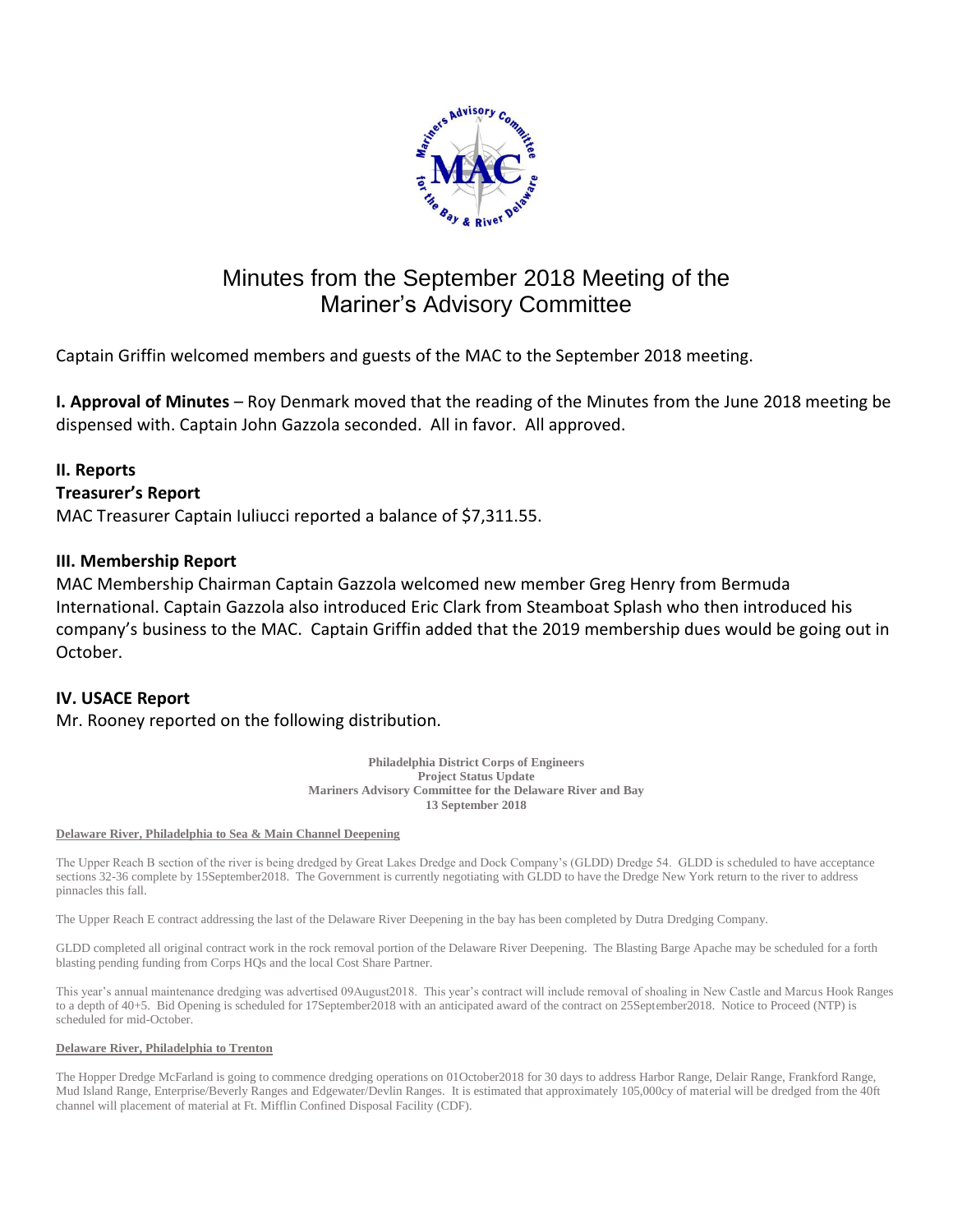### **Wilmington Harbor**

A contract for maintenance dredging of both the 35-foot and 38-foot project channels and turning basin was awarded to Cottrell Contracting Corporation for \$5,844,000.00. Notice To Proceed (NTP) was issued on 06September2018 with a pre-construction meeting scheduled next week. The dredged material will be placed into the Pedricktown North CDF.

### **Schuylkill River**

Bid Opening occurred on 17July2018. One bid was received from GLDD at \$11,192,031.50. The Government Estimate was \$6,873,902.60. The Government is in the process of cancelling the current contract and planning to re-advertise the maintenance dredging contract for the 33ft Federal Channel for award in the spring of <sup>2019</sup>.

Todd Brown from Holt inquired when he can assure carriers that the dredging project will be finished and when they can bring vessels in with a draft of at least 42 feet. Mr. Rooney replied that due to funding issues, there is no hard answer for that question. He added that there is still work that will require about \$10 million to complete the project. Captain Griffin and others entered into a discussion regarding the problems with using half a channel at a time until completion; closing one lane in an area and leaving one open for transit. It was discussed that such a transition plan of a single lane would not work due to the amount of time such an operation would be in place.

Captain Kemmerley added that even when one side is dredged, we'd wait until both sides are complete due to safety. Captain Griffin noted that there is nothing firm that can be shared with carriers at this time. He added that they even have to revisit the removal of the "swiss cheese" Chester High Wire rock that was drilled and expected to break mechanically but didn't work. Blasting was not an option due to its close proximity to a pipeline. This is one impediment in clearing the red side.

Dennis Rochford assured Mr. Brown that there remains a whole lot going on between the Pilot's Association, the Maritime Exchange, PhilaPort and the MAC in addressing the funding issue. They have all individually and collectively communicated with our congressional delegation. He added that "…*the DRPA and PhilaPort* through their lobbying in Washington are working as we speak to identify funds that can be reprogrammed out of FY'18 into this project." He closed by saying that "if anybody asks the question are we full throttle to get the funding to get this project completed within a matter of ......one or two quarters, the answer to that is yes."

Regarding annual maintenance dredging, it was further clarified between Captain Griffin and Mr. Rooney that dredging New Castle will begin in November and Marcus Hook will follow in December

**V. NOAA Reports:** Captain Griffin introduced Mike Michulski, Acting PORTS Manager for NOAA. Mr. Michulski reported the following: Most of the PORTS are in good shape and that Ship John Shoal is operational again. He added that Brandywine Shoal was visited on the 12 of September by way of a temporary pier but that pier has since been damaged again and access is no longer viable. Repairs will have to wait. An I-AtoN has been installed in Delaware Bay Channel. It is an iridium-based system that should have very few outages.

Rachel Medley reported on the following surveys: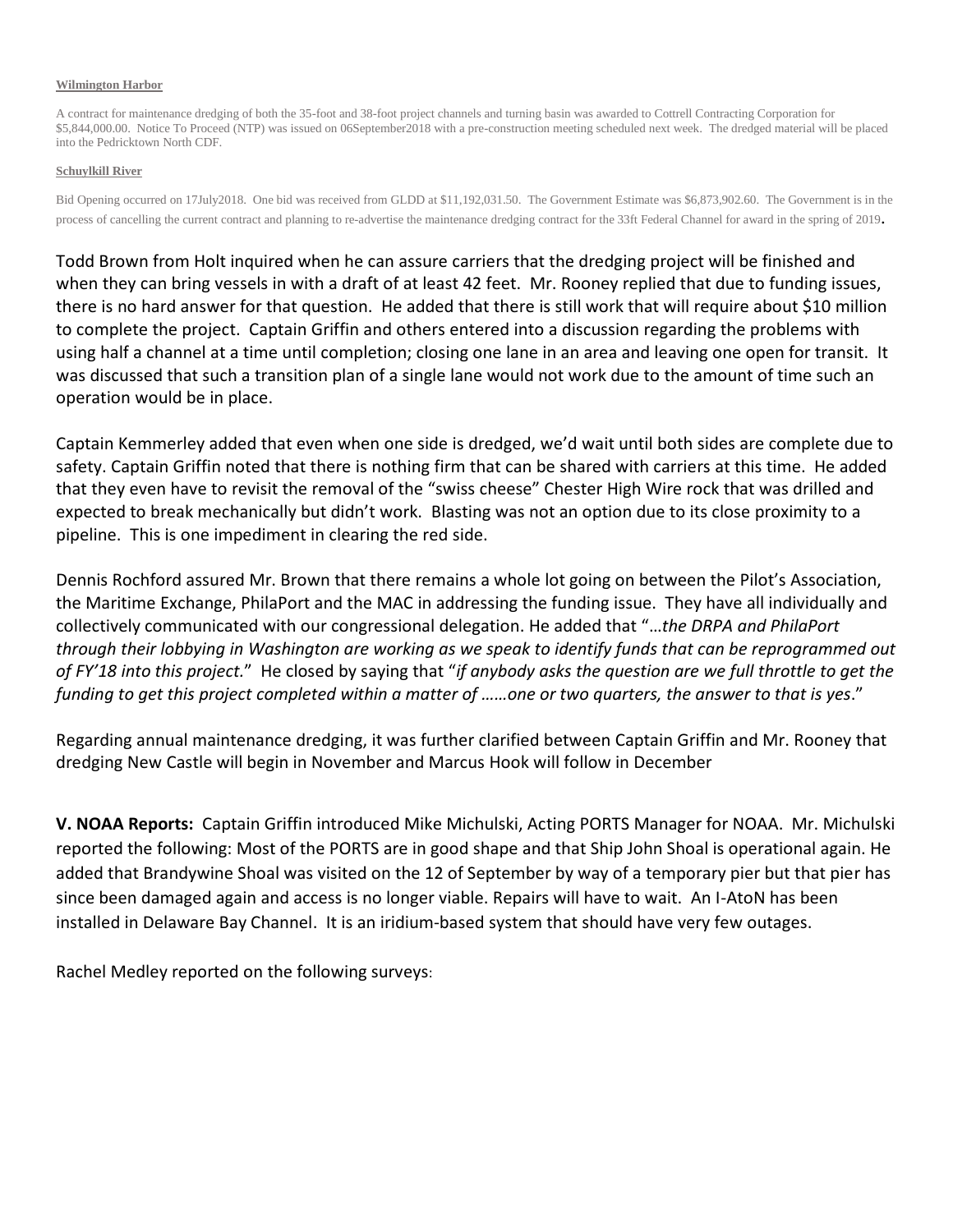

#### **DELAWARE BAY PORTS: PORTS UPDATES: CO-OPS FIELD OPERATIONS DIVISION** Submitted By: Mr. John Stepnowski NE and Mid‐Atlantic Field Operations Team Lead

#### **Philadelphia HADCP**

The Philadelphia HADCP station was visited on August 23, 2018 for the annual underwater cleaning and inspection as well as for bi-monthly routine maintenance. The current meter was raised and cleaned of very light fouling and mud buildup. The diver cleaned the I‐beam and chain of light fouling. All underwater components were inspected and found to be in good condition. The current meter was re-deployed and 18 minutes of quality data were collected.

#### **Philadelphia NWLON Water Level Station**

Scheduled maintenance was performed by CO-OPS, Field Operations Division personnel, all systems were inspected, Geodetic Leveling was performed, and system updates were performed. The water level station was also visited by PORTS maintenance contractors on August 23, 2018 for the annual underwater inspection and cleaning service. The primary and backup water level wells were cleaned of light fouling and mud. The primary water level well parallel plates were found in good condition. All mounting hardware and clamps were inspected and found to be secure.

#### **Marcus Hook**

The Marcus Hook water level station was visited on August 10, 2018 for bi-monthly routine maintenance. Large spiders, webs, and egg sacs were removed from the MWWL horn. The BWL system was purged and a strong bubble stream was observed. All other routine checks were performed and the station is fully operational at this time. The annual inspection and dive service are schedule for March 2019.

#### **Delaware City**

The Delaware City water level station was visited September 11, 2018 during the annual inspection the field crew performed the following maintenance tasks; Geodetic leveling, the primary and redundant wind bird nose cones were replaced, Aquatrak sensor (A1) replaced, and data downloads were completed.

#### **Cape May**

Scheduled maintenance was performed by CO-OPS, Field Operations Division personnel, all systems were inspected, Geodetic Leveling was performed, and system updates were performed.

### VI. USCG D5 and Sector Delaware Bay

### USCG Rep. Joe Carlino reported the following distribution:

### **ATON Updates**

- 1. **Repair Reedy Island Rear Range Light** (P/N 5758065, FY18, AFC-43, \$358K): The project scope entails selective demolition and replacement of concrete base piers and base plates along with painting of entire structure. 29AUG18: Contractor has completed exterior painting and approximately 90% of interior painting. Award Date: 23MAR18 Contract Completion Date: 24OCT18 Construction Complete: 85%.
- 2. **Rebuild Marcus Hook Range Lights** (P/N 7615448, FY18, AC&I, \$2.7M): The project scope entails removal of front range structure, submarine cable, and associated electrical equipment. Two new range structures will be constructed once demolition is completed. Award Date: 14AUG18 Contract Completion Date: TBD Construction Complete: 0%
- 3. Osprey Season closed September 1<sup>st</sup>. ANT Philadelphia and ANT Cape May have begun clearing all nests obstructing ATON. Expect all nests to be cleared in Delaware River and Bay area by September 17<sup>th</sup> at the latest.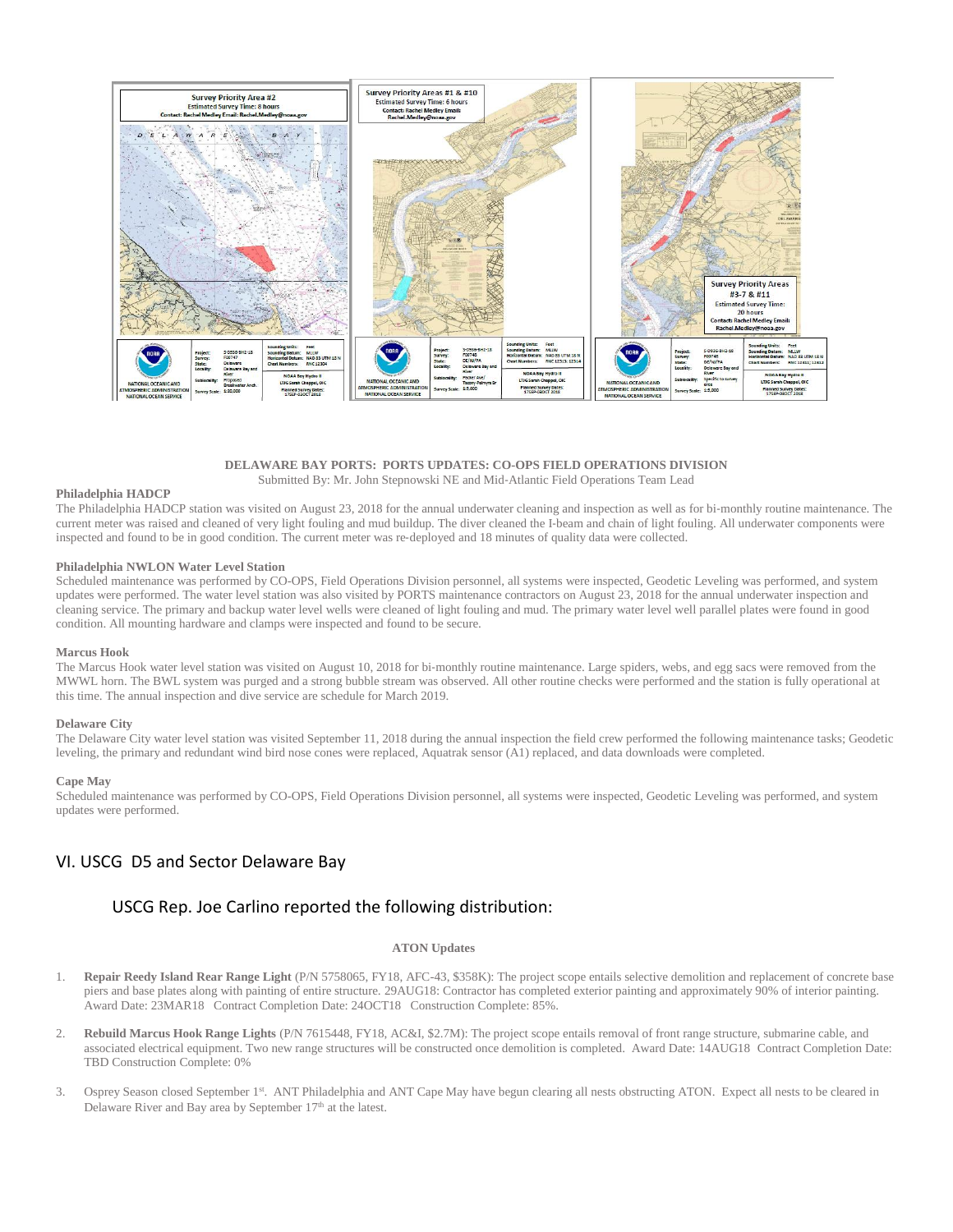4. Extensive brush growth due to heavy rains in Delaware River and Bay areas. ANT Philadelphia will be concentrating on clearing brush upon completion of Osprey nest removal. This year's brush removal is a bit of a heavier lift and may be on going right up to the Seasonal Relief time frame.

## It was further discussed with Captain Griffin that other AIDs in Salem were also going to be worked on as well.

### COTP Scott E. Anderson reported on the following distribution:

Mariners Advisory Committee (MAC) For the Bay & River Delaware Fifth Coast Guard District and Sector Delaware Bay **Waterways and Aids to Navigation Report for September 13, 2018** 



### **1. Anchorage Management Working Group**

- **a.** On July 12, 2018, USCG Sector Delaware Bay hosted the first anchorage management meeting. Port stakeholders, pilots, and the Coast Guard assessed vital needs and challenges within designated anchorage areas.
- **b.** The working group participants identified critical anchorages, new potential anchorage areas, and bailout areas for post-Panamax vessels at Marcus Hook Anchorage.
- **c.** The second meeting was on August 21, 2018. Participants reviewed MAC anchorage restrictions as well a proposal for Big Stone Anchorage.

### **2. The M/V VIRTUOUS STRIKER Transits the Delaware River on 11SEP18**

a. On September 11, 2018, the M/V VIRTUOUS STRIKER transited the Delaware River with a 41ft draft. This is the fifth vessel this year that has transited the river with a draft in excess of 40 ft and has met the criteria for a draft waiver.

#### **3. PAWSA Week of 26NOV**

- a. Ports and Waterways Safety Assessment will be conducted for the Sector Delaware Bay Area November 29 30.
- b. One of the missions of the PAWSA is to evaluate specific variables dealing with both waterway casualties and their consequences.
- c. Includes facilitated discussions on 6 specific areas: conditions of vessels, amounts/types of vessel traffic, local weather, waterway attributes (including ATON), and immediate/long term consequences as a result of a marine casualty.

#### 4. **Conrail Site Visit 11JUL18**

- On April 24<sup>th</sup> MSIB 23-18 for the Delair Drawbridge was released. The CG issued a temporary deviation authorizing the Delair Memorial Railroad Bridge to be remotely operated for an additional 6 months- Until October 16, 2018.
- **b.** The pilots and Sector representatives visited Conrail's remote operations center on July 11<sup>th</sup> to observe Conrail's systems and procedures for remote bridge operations.

#### **5. Sector Delaware Bay's Annual Ice Conference 15NOV2018**

- **a.** Presentations include: ice reporting guidance and expectations, weather predictions and ice forecasts.
- **b.** Invitations will be sent out later this month, if anyone is interested in attending, please give your contact information to LT Relf.

### **6. Restriction on Implementing TWIC Biometric Reader's Rule**

- **a.** The Transportation Worker Identification Credential Accountability Act of 2018 was recently signed by President Trump. This law prohibits the Coast Guard from implementing the rule of requiring electronic inspections of TWICs until after the Department of Homeland Security has submitted the assessment of the TWIC program to congress.
- **b.** For any questions or concerns please contact the Sector's Facilities department at (215) 271-4864.

#### **7. Potential Interference of VHF-FM Radio and AIS Reception**

- **a.** The Coast Guard has received reports regarding poor receptions on VHF frequencies used for radiotelephone, digital selective calling and automatic identification systems when in the vicinity of light emitting diode (LED) lighting on-board ships.
- **b.** Procedures to test for the presence of LED interference and how to report problems with LED interference can be found in the Safety Alert 13-18 message.

### Captain Anderson added the following:

Regarding the Anchorage Management Working Group, Captain Anderson offered up the opportunity to take a regulatory approach to anchorages as a forceful requirement or leave it as a MAC Recommendation on anchorage space, usage and restrictions. He added that with one you gain enforcement but lose flexibility. He also noted the group was leaning toward it being a MAC Recommendation. He also noted that the work that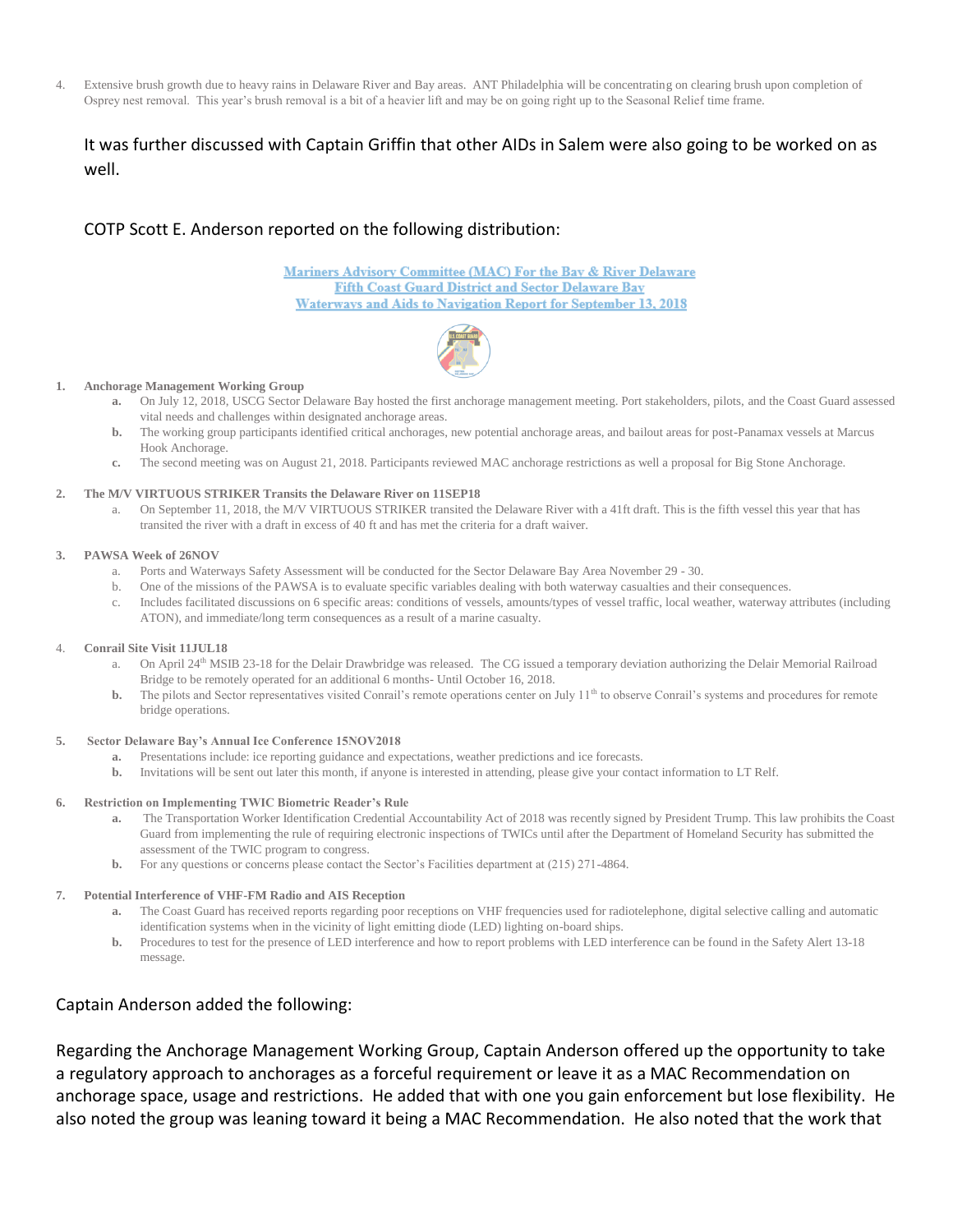the NOAA folks are doing is excellent in regard to their efforts to create some "new anchorage space on the river". This would relieve some existing stress on the existing anchorages.

Regarding the reporting of drones, Captain Anderson noted that they present a security risk to navigation. He asked that the National Response Center is fully engaged in the reporting of drones. But in the event of an emergency please call 911 or VHF-16 and talk to the Coast Guard and we'll take that report right away so you don't have to worry about making a report while navigating a vessel.

As of July 25<sup>th</sup>, we will no longer have uninspected towing vessels and that we are issuing certificates of inspection.

We have a standing, existing Safety Zone for Penn's Landing for 4<sup>th</sup> of July Fireworks and for New Year's fireworks. We are looking to put in place a proposal for a year-round Safety Zone only enforced when someone is launching fireworks.

## **VII. Unfinished Business**

## Wind Energy Update:

Joy Weber from Deepwater Wind provided an update to the MAC. The Skipjack wind farm between the sea lanes is on track for 2022. A meteorological buoy will be installed by the end of this year and will be the size of a pickup truck.

Paul Rich from U.S. Wind was unable to attend today, but they are developing the Maryland wind energy area which is south of the Delaware sea lane; south of our southern approach. They are hoping to install a MET tower by the end of October but it could be pushed back to the spring of 2019 due to weather and regulations.

## Conrail Bridge

Alex Hoey, Conrail representative, reported that he appreciates all the input from the port community and is 100% satisfied with the cooperation. He also welcomed any further feedback from the mariner community regarding interactions with the Delair Bridge.

## Packer Avenue crane delivery

Captain Griffin reported that two more post-panamax cranes from China are scheduled for delivery in February/March of 2019. He added that another crane is due next summer. Dock dredging begins today at the terminal for bigger containerships and the Bay Hydro will begin surveying there for a turning basin in the near future to prepare for the bigger ships.

## Edgemore Container Terminal

Captain Griffin reported that the Edgemore Container Terminal will have its official signing ceremony on September 18<sup>th</sup> between Gulftainer USA and the State of Delaware. The agreement is for port privatization and the development of the container terminal that will be able to handle 12,000 TEU ships. Permitting is to be completed in 2020 with construction commencing in 2022.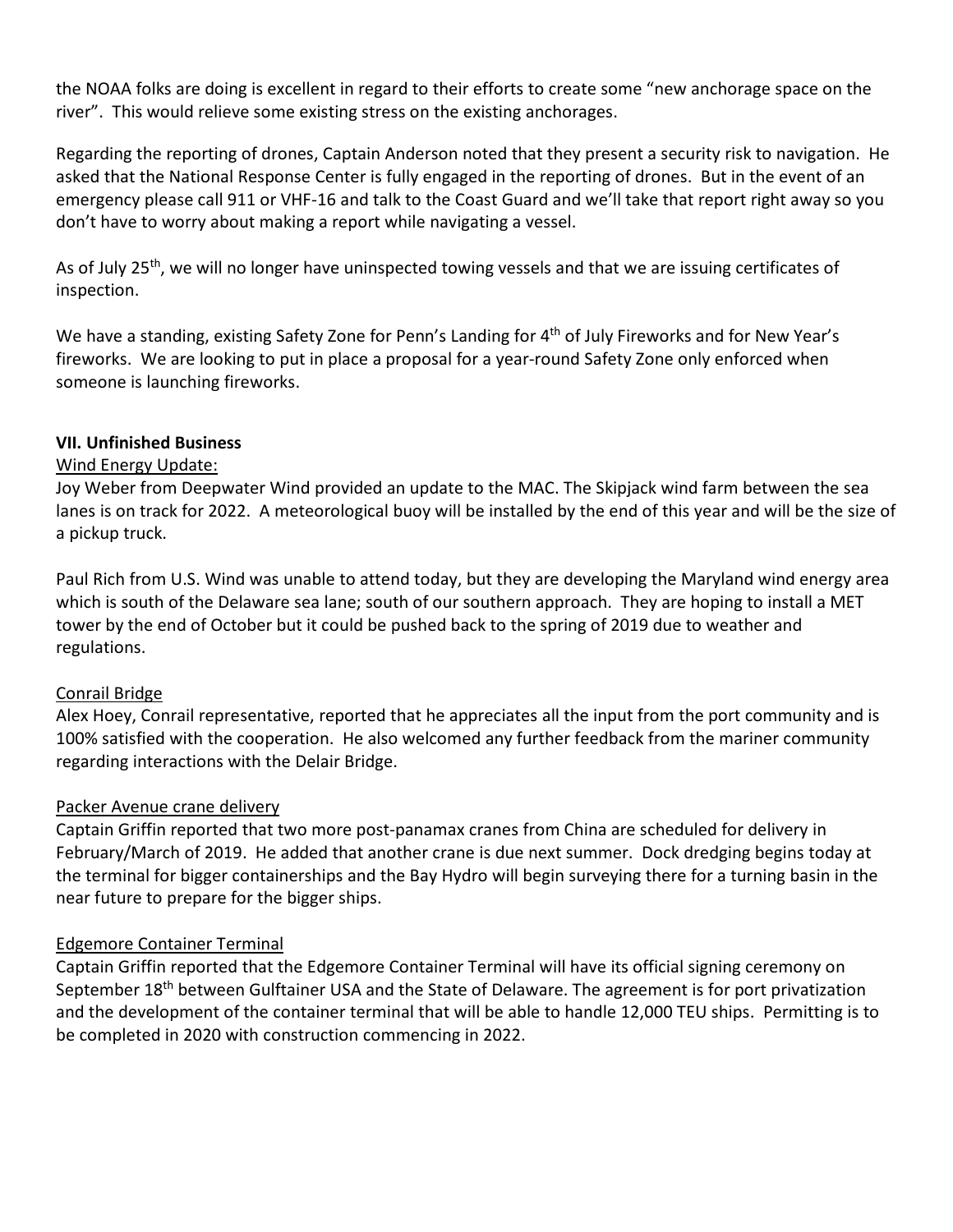## **VIII. New Business**

Burlington County Bridge Commission

Sascha Harding reported on bridge maintenance activities on the Burlington-Bristol Bridge and Tacony-Palmyra Bridge. Details can be found in the following report:

Burlington-Bristol Bridge Painting

- 1. The current work which does not include the movable Lift Span is expected to be completed within the next 6-8 weeks. However, none of this work affects the maritime community.
- 2. A Temporary Final Rule (TFR) is currently being processed by the United States Coast Guard just for the movable Lift Span work. The same previously approved conditions apply to the TFR including the Contractor maintaining a 132 foot air draft and their request for a two (2) hour advance notice for all bridge openings. With the expected Coast Guard approval in January 2019, work shall commence on February 15, 2019 and is to be completed by September 17, 2019.

Tacony-Palmyra Bridge Mechanical Systems Rehabilitation

- 1. Virtually all of the original contract work has been completed by the Contractor. The approved temporary marine closures went quite well with a number of them finishing earlier than planned.
- 2. Through a change order, the alignment to some of the gears shall be corrected. The engineering design details are currently being prepared and the Contractor's proposal with a work schedule would be expected within a month or less. However, it would be possibly expected that 2-3 marine closure periods from a Thursday to a Sunday would be needed as was the case with the original contract work. Due to the nature of the work, only one (1) leaf at a time can be worked on. We shall coordinate with the MAC and the upriver terminal operators for an acceptable closure schedule before making the formal submittal to the United States Coast Guard for their review and approval.

Tacony-Palmyra Bridge Fender Repairs

- 1. Due to vessel collisions with the New Jersey Pier F fender system of the movable Bascule Span which occurred in January and April, 2018, the Contractor mobilized last week. Work is expected to last through November 23, 2018.
- 2. While there is no direct impact to the maritime community, caution should be exercised while traveling through the bridge. The Contractor's crane barge is positioned just outside of the main navigation channel on the south side of Pier F.

## Tacony-Palmyra Bridge Painting

1. Notice of Award has been issued to Allied Painting. The Notice to Proceed is expected to be

issued within the next couple of weeks.

- 2. The total duration of the project is 21 months.
- 3. Expect the Contractor's overall schedule to be submitted within the next  $1 1$  1/2 months.
- 4. We shall be submitting to the United States Coast Guard an overall Maintenance Plan for the painting of those spans over the waterway.